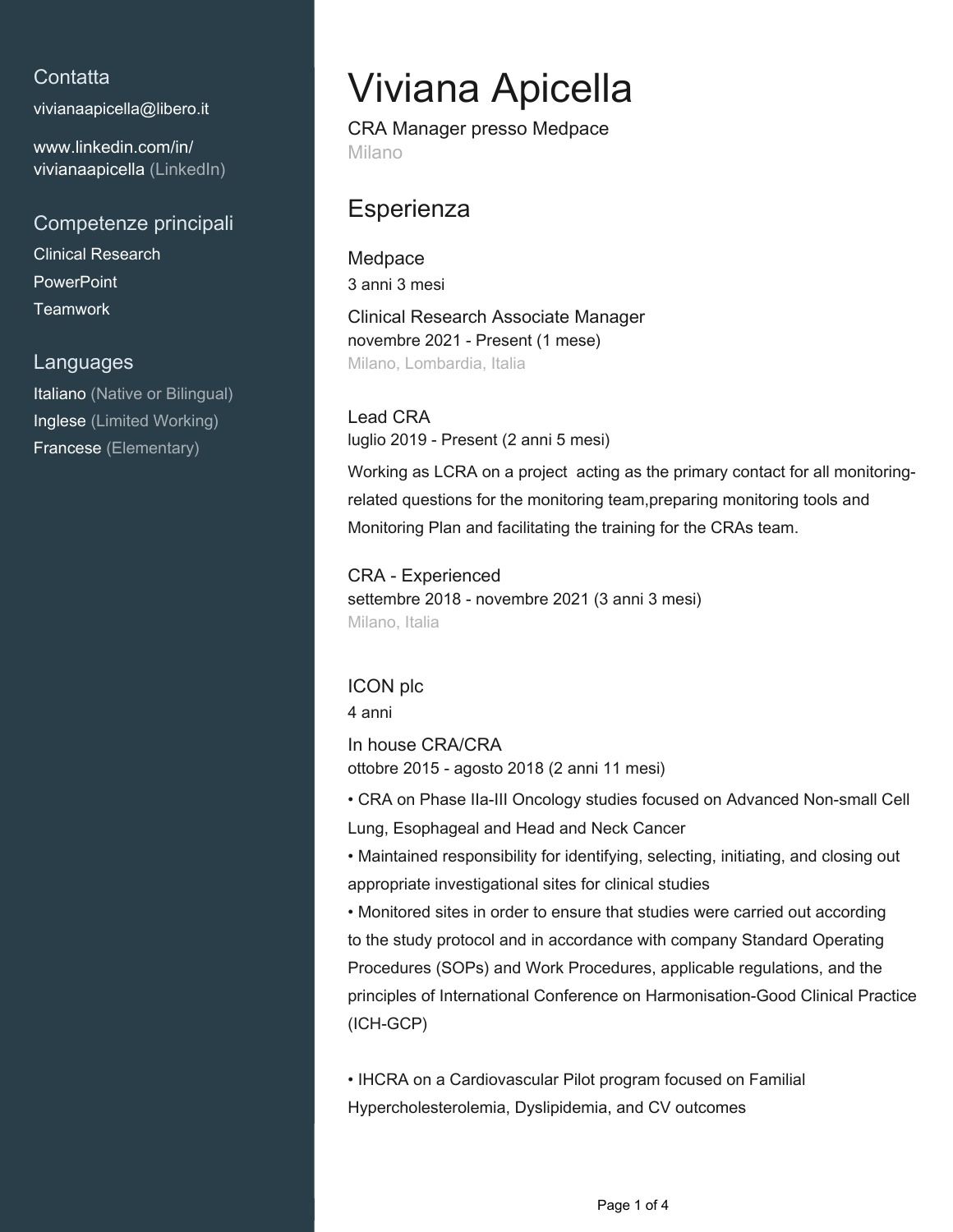• Maintained responsibility for in-house contact and site management, working closely with the Clinical Trial Manager and CRAs by providing centralized support to regional team members

- Served as first line of contact to direct or address sites' questions
- Built relationships with investigators and site staff remotely
- Monitored site performance and implemented action plans when needed
- Reviewed recruitment plan and enrollment updates
- Assessed drug and laboratory sample supply status
- Performed regular review of data according to monitoring guidelines
- Performed essential document collection, review, maintenance, and close-out activities
- Confirmed and tracked that site personnel completed project-specific training
- Documented site and Sponsor contact in a timely manner
- Assisted with resolution of site and data queries, action items, and pending issues
- Processed new FDA 1572 form

• Maintained responsibility for the quality and completeness of data in Clinical Trial Management System (CTMS) and the Trial Master File (TMF)

#### Clinical Trial Assistant

settembre 2014 - settembre 2015 (1 anno 1 mese)

• Contributed to the preparation and maintenance of Investigative Site Files (ISFs)

- Supported site management from pre-study visit to close-out visit
- Ensured study-related supplies and documents were accurately prepared, tracked, and shipped to study sites on time

• Provided efficient and proactive in house support to CRAs to enable increased CRA productivity

• Ensured all study files, including investigator files, electronic TMF, and eRoom and/or Y Drive, whether paper or electronic, were updated and maintained in line with the appropriate SOP to ensure inspection readiness at any time

• Ensured inspection readiness and high quality of essential documentation according to requested timelines

• Assisted CRA with site's payments

#### Roche Pharmaceuticals

Country Clinical Trial Assistant - Oncology and Hematology settembre 2013 - agosto 2014 (1 anno)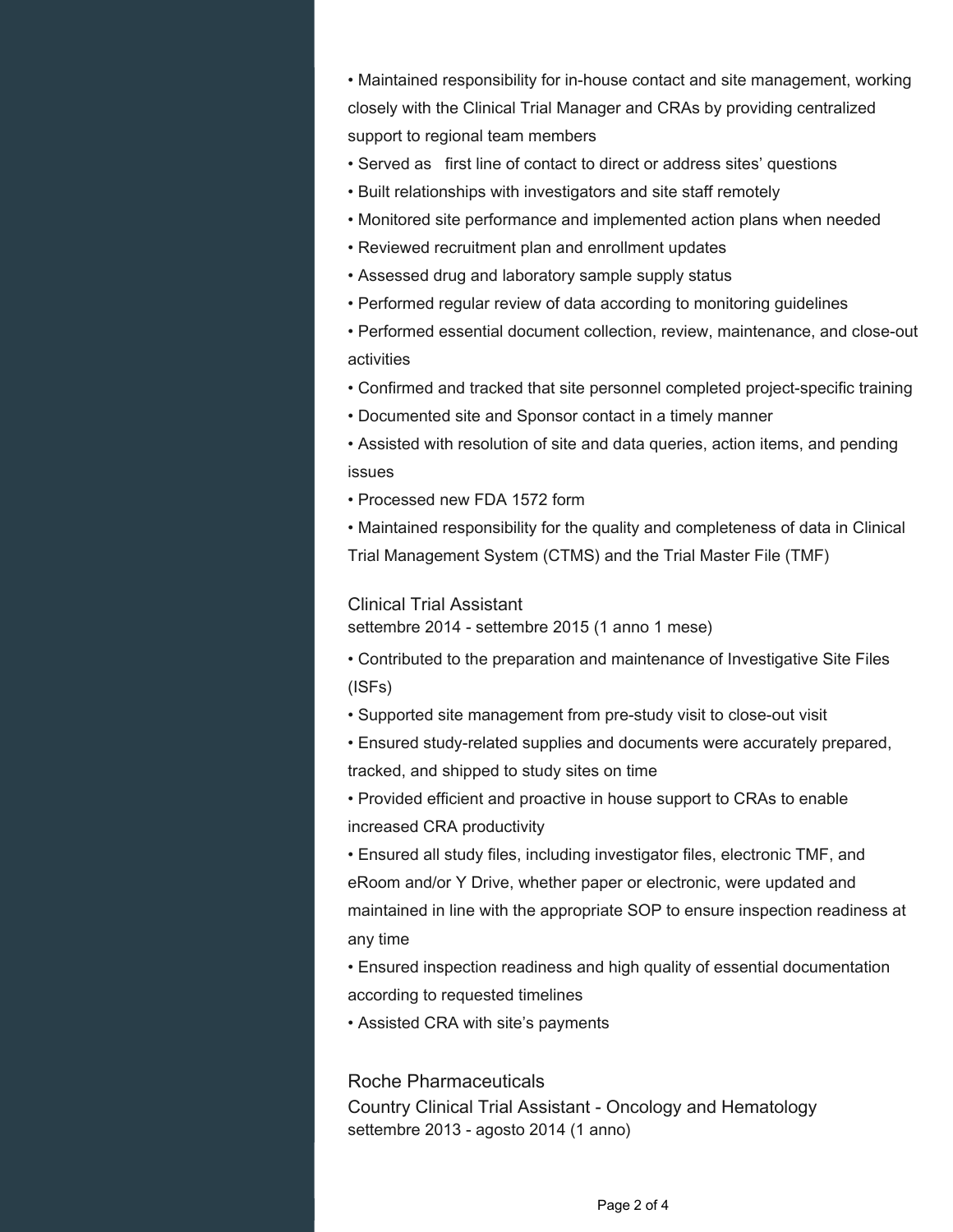- Support CSMs (Country Study Managers), CTMs (Clinical Trial Monitors) and EATU (Ethics and Administration Trial Unit);

- Support CSMs in budget management of clinical trials (purchase order creation, invoices, payments);

- Reconcile / track essential documents for the country level Trial Master Files according to ICH-GCP and Roche procedures, ensure quality of TMF documentation, and archive;

- Organize and coordinate the logistic of internal and external meetings ( team meetings and Investigators meetings);

- Keep databases/track systems/tools up-to-date;

- Update of suppliers database;

- Support in drug management for clinical trials;

- Support in the safety documents management.

### Pharm-Olam International

Clinical Trial Associate aprile 2013 - agosto 2013 (5 mesi)

- Manage all aspects of trial administration for assigned studies

- Perform feasibility studies

- Perform essential document collection, review and maintenance, ensuring compliance with POI SOPs, local regulatory requirements and ICH-GCP guidelines

- Contribute to the preparation and maintenance of Investigative Site Files

- Support investigators in fulfilling regulatory submissions, according to local regulatory and IRB/IEC requirements

- Ensures all essential trial documentation is prepared and dispatched
- Performs study tracking of all essential documentation received and sent
- Provide investigative sites with study documents

IBMM Institut des Biomolécules Max Mousseron Stage gennaio 2011 - giugno 2011 (6 mesi)

Farmacia Terzi Pharmacy Internship ottobre 2009 - dicembre 2009 (3 mesi)

# Formazione